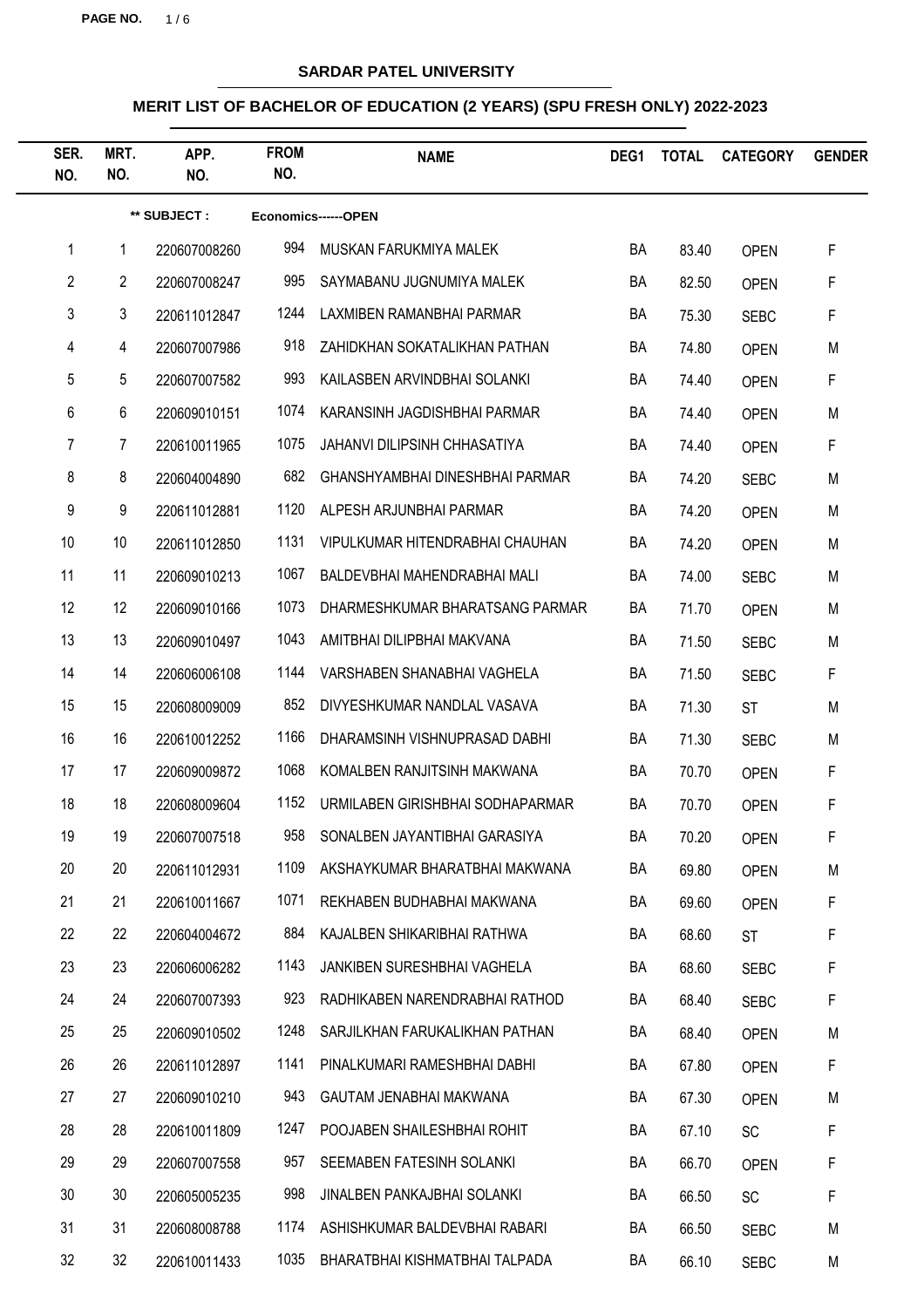**PAGE NO.** 2 / 6

# **SARDAR PATEL UNIVERSITY**

| SER.<br>NO. | MRT.<br>NO. | APP.<br>NO.  | <b>FROM</b><br>NO. | <b>NAME</b>                       | DEG1 | <b>TOTAL</b> | <b>CATEGORY</b> | <b>GENDER</b> |
|-------------|-------------|--------------|--------------------|-----------------------------------|------|--------------|-----------------|---------------|
|             |             | ** SUBJECT : |                    | Economics------OPEN               |      |              |                 |               |
| 33          | 33          | 220604004597 | 764                | IMRANABANU USMANSHA DIWAN         | BA   | 65.90        | <b>SEBC</b>     | F             |
| 34          | 34          | 220611012958 | 1249               | MANSIBEN RAJESHKUMAR CHAVDA       | BA   | 65.90        | <b>OPEN</b>     | F             |
| 35          | 35          | 220606006804 | 967                | URMILABEN SURESHBHAI PARMAR       | BA   | 65.00        | <b>SEBC</b>     | F             |
| 36          | 36          | 220611012933 | 1113               | RUTVIK VINUBHAI TALPADA           | BA   | 64.40        | <b>OPEN</b>     | M             |
| 37          | 37          | 220604004195 | 751                | SEJALBEN MAHESHBHAI PARMAR        | BA   | 64.00        | <b>OPEN</b>     | F             |
| 38          | 38          | 220610011793 | 1163               | KOMALBEN BHIKHABHAI PADHIYAR      | BA   | 63.20        | <b>OPEN</b>     | F             |
| 39          | 39          | 220607007363 | 926                | SHAILESHKUMAR SURESHBHAI CHAVADA  | BA   | 61.70        | <b>SEBC</b>     | M             |
| 40          | 40          | 220607007080 | 840                | DHARMESHKUMAR KANUBHAI PARMAR     | BA   | 61.30        | <b>OPEN</b>     | M             |
| 41          | 41          | 220607007996 | 864                | PRIYANKABEN RANJITSINH VASAVA     | BA   | 61.10        | <b>ST</b>       | F             |
| 42          | 42          | 220610011743 | 1080               | VISHALKUMAR MAHESHBHAI JADAV      | BA   | 60.40        | <b>OPEN</b>     | M             |
| 43          | 43          | 220609010337 | 935                | <b>FALGUNI NARESHDAN GADHVI</b>   | BA   | 60.30        | <b>SEBC</b>     | $\mathsf F$   |
| 44          | 44          | 220605005169 | 752                | HARSHVARDHAN KANTIBHAI PAREKH     | BA   | 60.20        | PH              | M             |
| 45          | 45          | 220609010580 | 1041               | ARPITABEN JITENDRASINH CHAUHAN    | BA   | 59.60        | <b>OPEN</b>     | $\mathsf F$   |
| 46          | 46          | 220609011037 | 1081               | MAHESHKUMAR MANUBHAI CHUNARA      | BA   | 59.60        | <b>SEBC</b>     | M             |
| 47          | 47          | 220606006225 | 1220               | SAKILMIYA SAJIDMIYA MALEK         | BA   | 59.00        | <b>OPEN</b>     | M             |
| 48          | 48          | 220609010991 | 1020               | RITUBEN JAGDISHBHAI PARMAR        | BA   | 58.80        | <b>OPEN</b>     | F             |
| 49          | 49          | 220604004534 | 1064               | RUSHI KETANBHAI DARJI             | BA   | 57.90        | <b>SEBC</b>     | M             |
| 50          | 50          | 220609011071 | 1079               | YASH RAJUBHAI DESAI               | BA   | 57.70        | <b>SEBC</b>     | M             |
| 51          | 51          | 220609009889 | 1026               | HARSHILBHAI KIRANBHAI PARMAR      | BA   | 56.50        | <b>SEBC</b>     | M             |
| 52          | 52          | 220604004588 | 688                | HARSHILKUMAR VIJAYKUMAR PANDYA    | BA   | 54.80        | <b>OPEN</b>     | M             |
| 53          | 53          | 220605005174 | 842                | VIJAYBHAI MANABHAI CHAUHAN        | BA   | 54.40        | <b>SEBC</b>     | M             |
| 54          | 54          | 220607007909 | 799                | <b>GUNVATSINH ABHESINH PARMAR</b> | BA   | 54.00        | <b>SEBC</b>     | M             |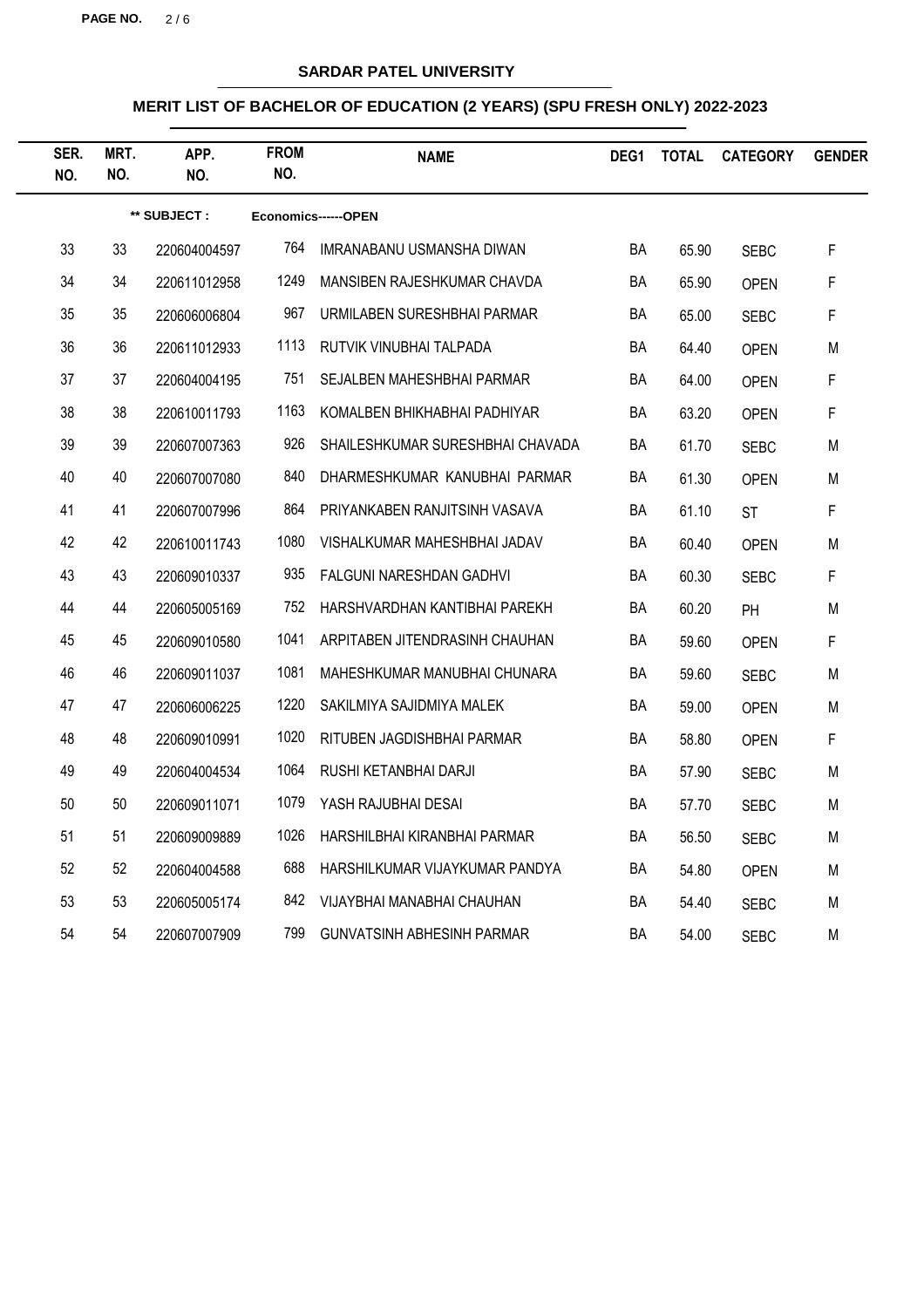**PAGE NO.** 3 / 6

# **SARDAR PATEL UNIVERSITY**

| SER.<br>NO. | MRT.<br>NO. | APP.<br>NO.  | <b>FROM</b><br>NO. | <b>NAME</b>                 | DEG <sub>1</sub> | TOTAL | <b>CATEGORY</b> | <b>GENDER</b> |
|-------------|-------------|--------------|--------------------|-----------------------------|------------------|-------|-----------------|---------------|
|             |             | ** SUBJECT : | Economics------SC  |                             |                  |       |                 |               |
|             | 28          | 220610011809 | 1247               | POOJABEN SHAILESHBHAI ROHIT | BA               | 67.10 | <b>SC</b>       | E.            |
| 2           | 30          | 220605005235 | 998                | JINALBEN PANKAJBHAI SOLANKI | BA               | 66.50 | SC              |               |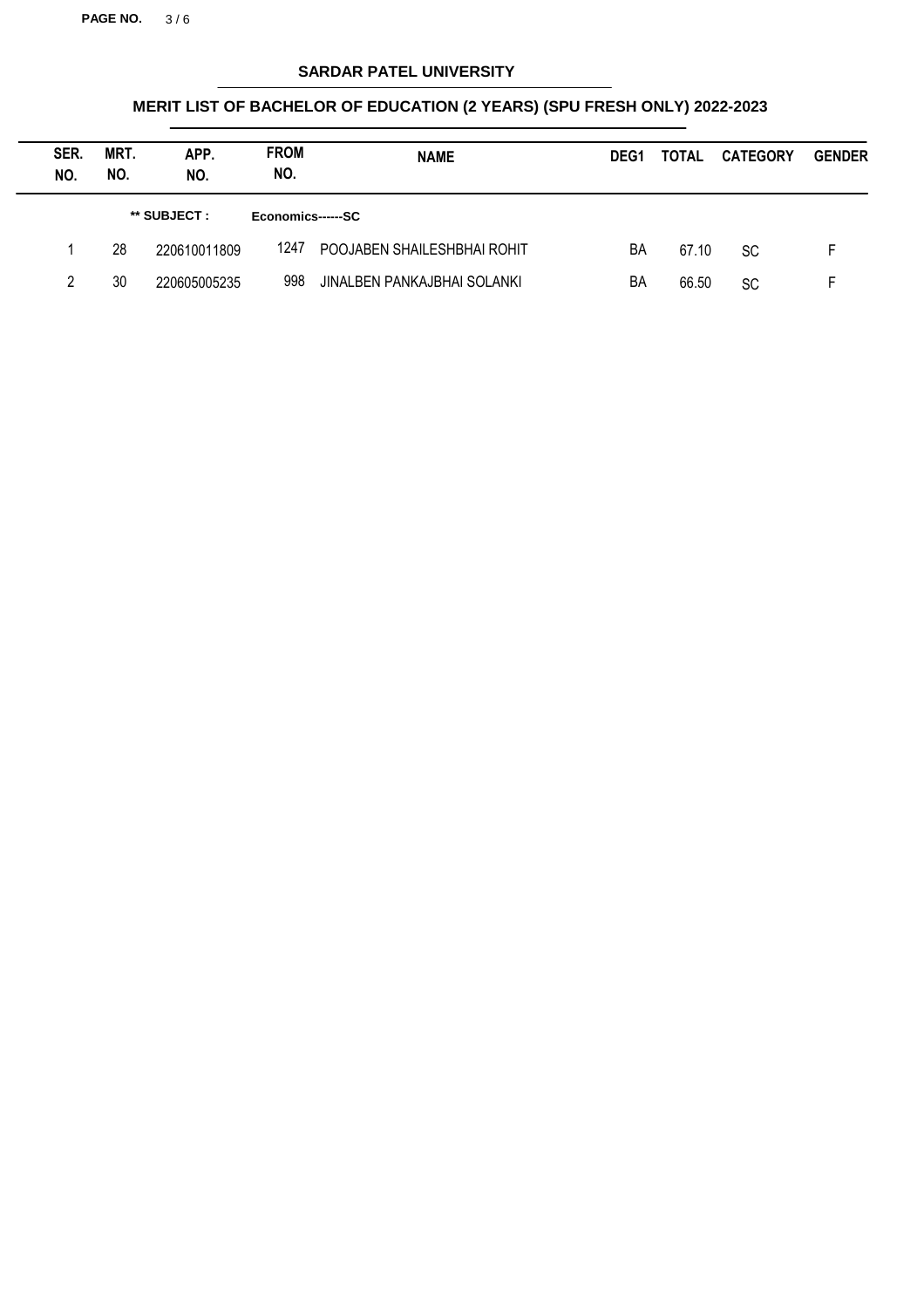**PAGE NO.** 4 / 6

# **SARDAR PATEL UNIVERSITY**

| SER.<br>NO. | MRT.<br>NO. | APP.<br>NO.  | <b>FROM</b><br>NO. | <b>NAME</b>                   | DEG <sub>1</sub> | TOTAL | <b>CATEGORY</b> | <b>GENDER</b> |
|-------------|-------------|--------------|--------------------|-------------------------------|------------------|-------|-----------------|---------------|
|             |             | ** SUBJECT : | Economics------ST  |                               |                  |       |                 |               |
|             | 15          | 220608009009 | 852                | DIVYESHKUMAR NANDLAL VASAVA   | BA               | 71.30 | <b>ST</b>       | M             |
| 2           | 22          | 220604004672 | 884                | KAJALBEN SHIKARIBHAI RATHWA   | BA               | 68.60 | <b>ST</b>       | F.            |
| 3           | 41          | 220607007996 | 864                | PRIYANKABEN RANJITSINH VASAVA | BA               | 61.10 | <b>ST</b>       | Е             |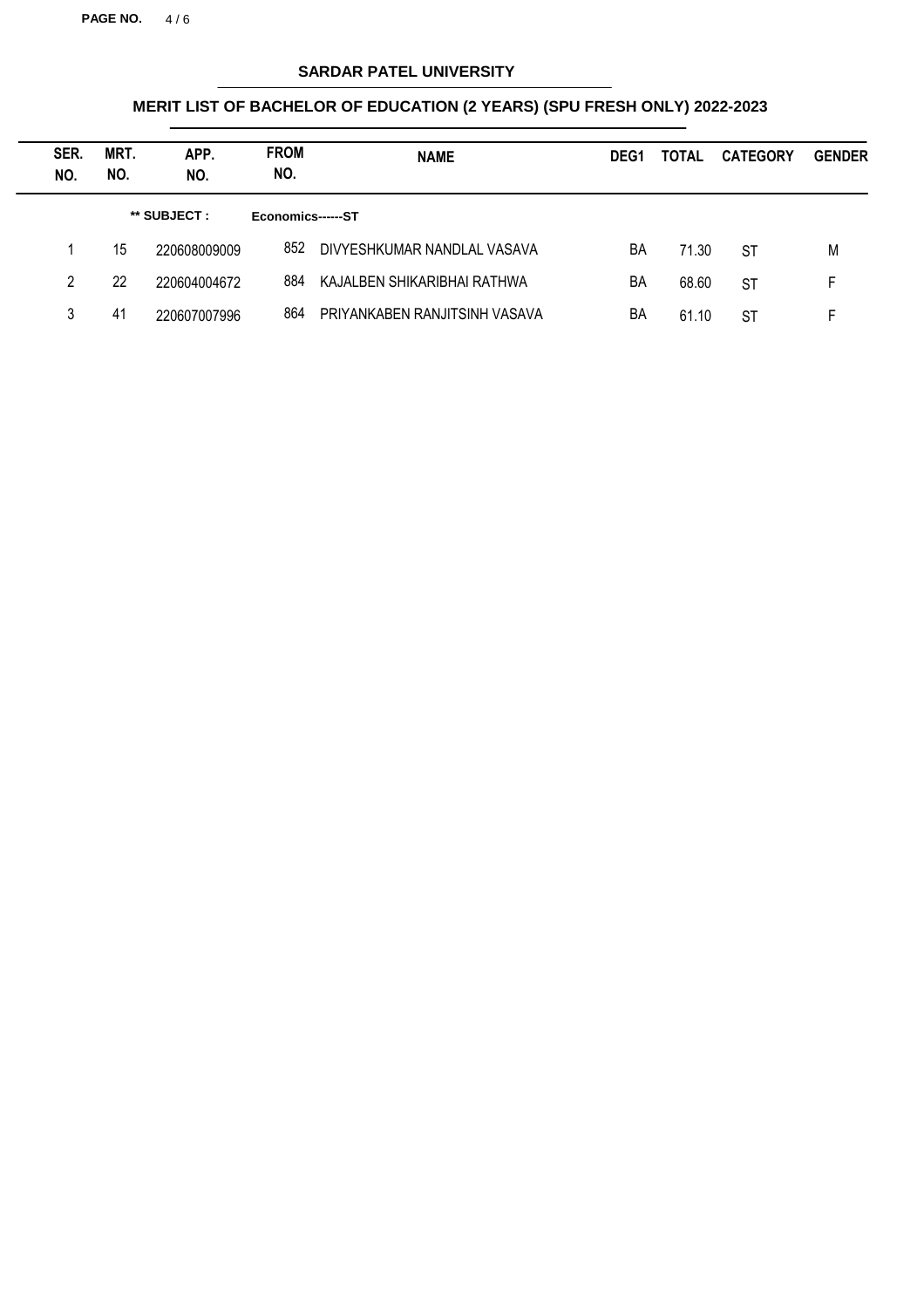**PAGE NO.** 5 / 6

# **SARDAR PATEL UNIVERSITY**

| SER.<br>NO.    | MRT.<br>NO. | APP.<br>NO.  | <b>FROM</b><br>NO. | <b>NAME</b>                       | DEG1      | <b>TOTAL</b> | <b>CATEGORY</b> | <b>GENDER</b> |
|----------------|-------------|--------------|--------------------|-----------------------------------|-----------|--------------|-----------------|---------------|
|                |             | ** SUBJECT : |                    | Economics------SEBC               |           |              |                 |               |
| 1              | 3           | 220611012847 | 1244               | LAXMIBEN RAMANBHAI PARMAR         | BA        | 75.30        | <b>SEBC</b>     | F             |
| $\overline{2}$ | 8           | 220604004890 | 682                | GHANSHYAMBHAI DINESHBHAI PARMAR   | <b>BA</b> | 74.20        | <b>SEBC</b>     | M             |
| 3              | 11          | 220609010213 | 1067               | BALDEVBHAI MAHENDRABHAI MALI      | BA        | 74.00        | <b>SEBC</b>     | M             |
| 4              | 13          | 220609010497 | 1043               | AMITBHAI DILIPBHAI MAKVANA        | BA        | 71.50        | <b>SEBC</b>     | M             |
| 5              | 14          | 220606006108 | 1144               | VARSHABEN SHANABHAI VAGHELA       | <b>BA</b> | 71.50        | <b>SEBC</b>     | $\mathsf F$   |
| 6              | 16          | 220610012252 | 1166               | DHARAMSINH VISHNUPRASAD DABHI     | BA        | 71.30        | <b>SEBC</b>     | M             |
| $\overline{7}$ | 23          | 220606006282 | 1143               | JANKIBEN SURESHBHAI VAGHELA       | BA        | 68.60        | <b>SEBC</b>     | $\mathsf F$   |
| 8              | 24          | 220607007393 | 923                | RADHIKABEN NARENDRABHAI RATHOD    | BA        | 68.40        | <b>SEBC</b>     | F             |
| 9              | 31          | 220608008788 | 1174               | ASHISHKUMAR BALDEVBHAI RABARI     | BA        | 66.50        | <b>SEBC</b>     | M             |
| 10             | 32          | 220610011433 | 1035               | BHARATBHAI KISHMATBHAI TALPADA    | BA        | 66.10        | <b>SEBC</b>     | M             |
| 11             | 33          | 220604004597 | 764                | IMRANABANU USMANSHA DIWAN         | BA        | 65.90        | <b>SEBC</b>     | F             |
| 12             | 35          | 220606006804 | 967                | URMILABEN SURESHBHAI PARMAR       | BA        | 65.00        | <b>SEBC</b>     | F             |
| 13             | 39          | 220607007363 | 926                | SHAILESHKUMAR SURESHBHAI CHAVADA  | BA        | 61.70        | <b>SEBC</b>     | M             |
| 14             | 43          | 220609010337 | 935                | <b>FALGUNI NARESHDAN GADHVI</b>   | BA        | 60.30        | <b>SEBC</b>     | F             |
| 15             | 46          | 220609011037 | 1081               | MAHESHKUMAR MANUBHAI CHUNARA      | BA        | 59.60        | <b>SEBC</b>     | M             |
| 16             | 49          | 220604004534 | 1064               | RUSHI KETANBHAI DARJI             | BA        | 57.90        | <b>SEBC</b>     | M             |
| 17             | 50          | 220609011071 | 1079               | YASH RAJUBHAI DESAI               | <b>BA</b> | 57.70        | <b>SEBC</b>     | M             |
| 18             | 51          | 220609009889 | 1026               | HARSHILBHAI KIRANBHAI PARMAR      | <b>BA</b> | 56.50        | <b>SEBC</b>     | M             |
| 19             | 53          | 220605005174 | 842                | VIJAYBHAI MANABHAI CHAUHAN        | BA        | 54.40        | <b>SEBC</b>     | M             |
| 20             | 54          | 220607007909 | 799                | <b>GUNVATSINH ABHESINH PARMAR</b> | BA        | 54.00        | <b>SEBC</b>     | M             |